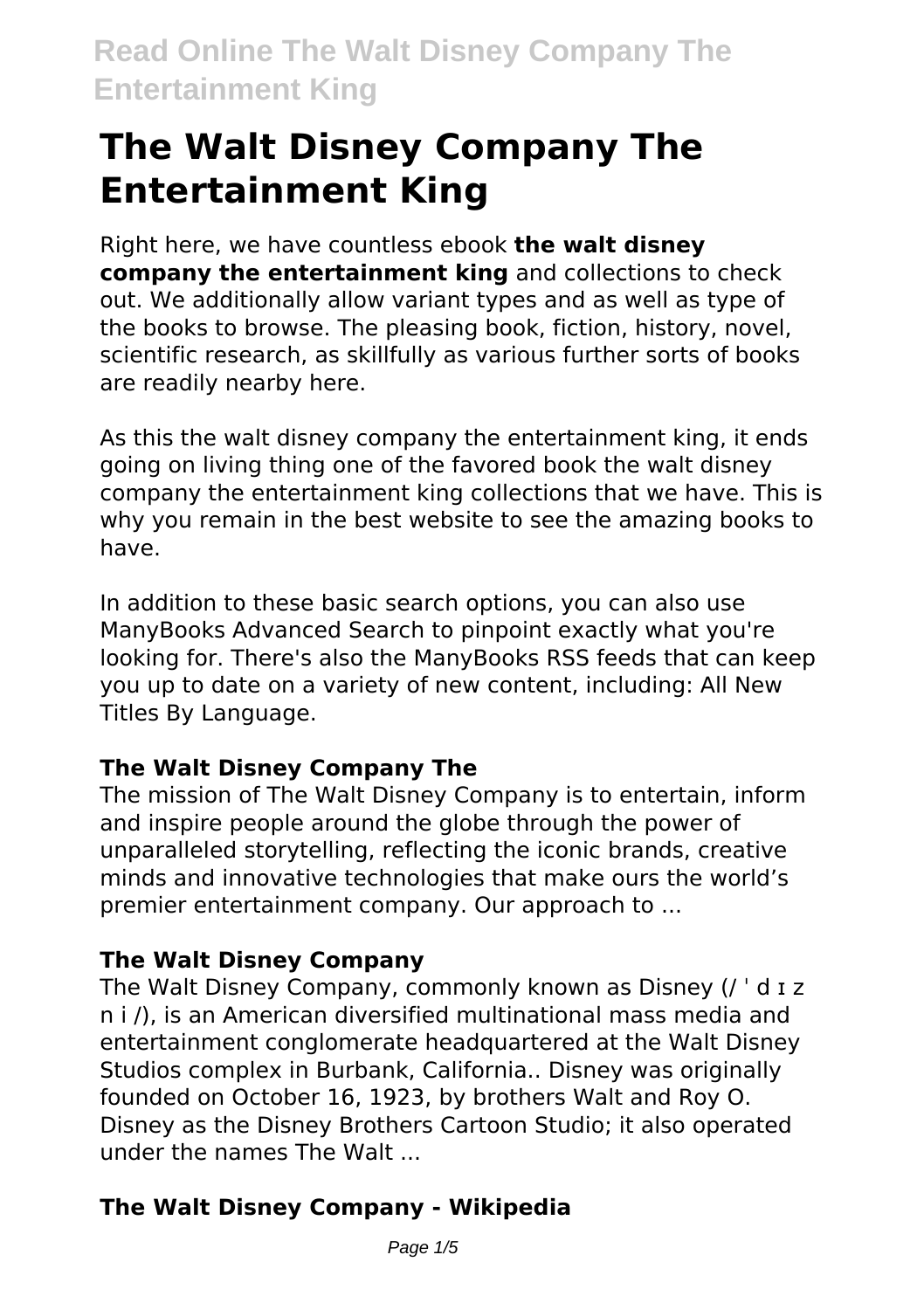Disney Company, in full The Walt Disney Company, formerly (1929–86) Walt Disney Productions, American corporation that was the best-known purveyor of family entertainment in the 20th and 21st centuries. It also was one of the world's largest media conglomerates, ...

#### **Disney Company | Overview, History, & Films | Britannica**

The Walt Disney Company, commonly known as Disney, is a global media and entertainment conglomerate headquartered in Burbank, California. The company took on its current name on February 6, 1986 following a restructuring of its predecessor, Walt Disney Productions. The company is best known for the products of its film studio, the Walt Disney Motion Pictures Group, and today one of the largest ...

#### **The Walt Disney Company - Disney Wiki**

Walt Disney World employs 75,000 total workers, the biggest single-site employer in the United States. From the week beginning April 20, 2020, over 100,000 staff at Disney theme parks and hotels were put on indefinite unpaid leave, to save the company \$500 million.

#### **Impact of the COVID-19 pandemic on The Walt Disney Company ...**

The Walt Disney Company is a diversified US entertainment conglomerate and multinational mass media company commonly known as just Disney. The company's headquarters are located in Burbank, California at the Walt Disney Studios. Walt Disney is the second largest media group in the world (after Comcast) in regards to revenue. The History Of Walt ...

#### **The History And Evolution Of The Walt Disney Company ...**

The Walt Disney Company (secara harfiah berarti "Perusahaan Walt Disney", atau lebih dikenal dengan nama Disney) adalah perusahaan konglomerat di bidang hiburan dan media terbesar di dunia.Didirikan pada 16 Oktober 1923, perusahaan ini didirikan oleh Walt Disney dan Roy Oliver Disney dengan nama Disney Brothers Cartoon Studio.Pusatnya terletak di Burbank, California.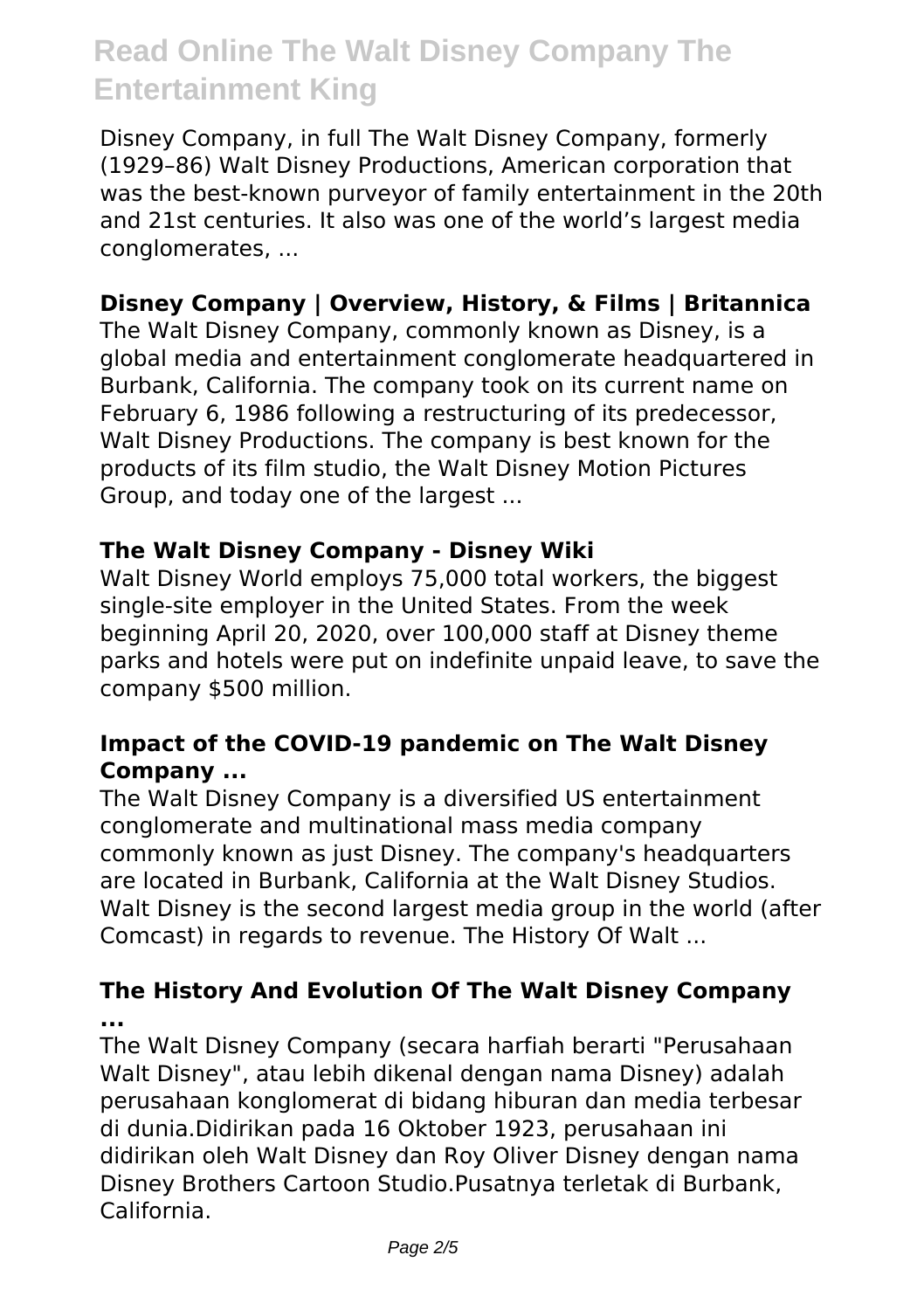#### **The Walt Disney Company - Wikipedia bahasa Indonesia ...**

The Walt Disney Company, together with its subsidiaries and affiliates, is a leading diversified international family entertainment and media enterprise with five business segments: media networks, parks and resorts, studio entertainment, consumer products and interactive media.

#### **The Walt Disney Family of Companies - The Walt Disney ...**

The Walt Disney Company 500 South Buena Vista Street Burbank, California 91521-0931. The Governance and Nominating Committee of the Board has approved a process for handling letters received by the Company and addressed to nonmanagement members of the Board.

### **Disney Stock | The Walt Disney Company**

The Walt Disney Company, commonly known as Walt Disney or simply Disney, (common Metonym: Mouse, also Mouse House) is an American diversified multinational mass media and entertainment conglomerate, headquartered at the Walt Disney Studios in Burbank, California.

#### **The Walt Disney Company Slogan - Slogans for The Walt ...**

The official website for all things Disney: theme parks, resorts, movies, tv programs, characters, games, videos, music, shopping, and more!

### **Disney.com | The official home for all things Disney**

The Walt Disney Company's success is an indicator of strategic alignment between the corporate culture and the cultural traits of the target market, especially the United States. This link between American culture and Disney's organizational culture is a contributing factor to business success in the United States and even in the international market.

### **Disney's Organizational Culture for Excellent ...**

The Disney Media Sales and Partnerships team provides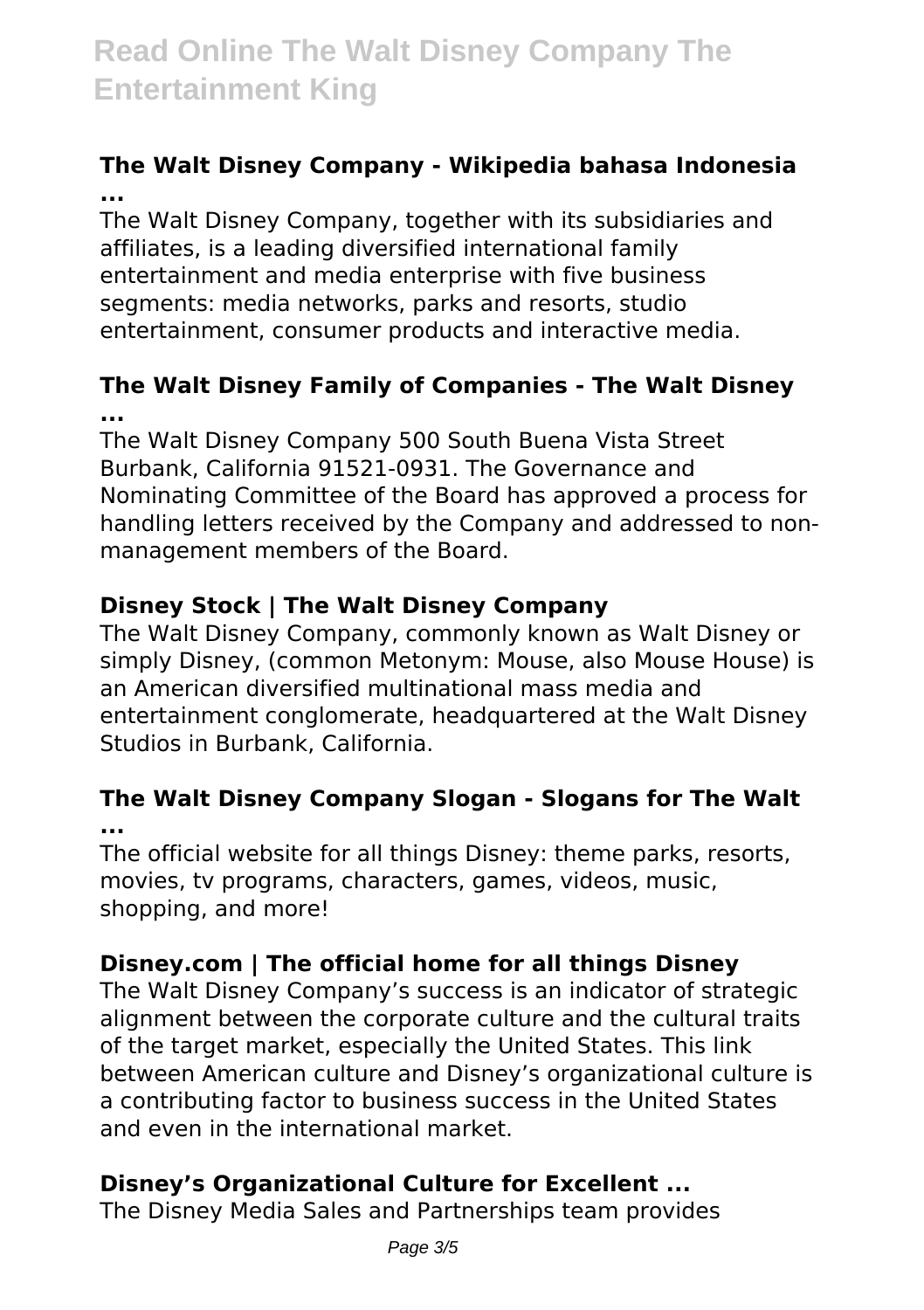marketing and business partners, trusted advertisers and agencies with a single point of contact to activate multi-property, multi-platform and multi-target promotional and advertising opportunities across the breadth of The Walt Disney Company; inviting clients to build on the rich emotional connections we have with our consumers.

#### **The Walt Disney Company - Europe, Middle East & Africa**

The growth and development of a diverse supply base is a commitment that The Walt Disney Company and its affiliates regard as crucial to our continued success. The mutual futures of our prime supply partners and our companies depend on capturing and retaining the loyalty of growing diverse markets.

#### **The Walt Disney Company - Supplier Diversity**

View The Walt Disney Company DIS investment & stock information. Get the latest The Walt Disney Company DIS detailed stock quotes, stock data, Real-Time ECN, charts, stats and more.

#### **The Walt Disney Company - DIS - Stock Price Today - Zacks**

Social Responsibility - Community Engagement, Volunteering, Youth Development, Conserving Nature, Charitable Programmes - The Walt Disney Company EMEA

#### **Social Purpose - The Walt Disney Company Europe, Middle ...**

The Walt Disney Company. Commonly known as Disney, The Walt Disney Company is a leading US international media conglomerate that is based in California. It ranks among the oldest entertainment media houses as recorded in history. The company has undergone rigorous changes over the years of broadcasting to accomplish various goals in the media ...

#### **The Walt Disney Company - 2030 Words | Case Study Example**

Shares of The Walt Disney Company (DIS) ended the trading day Thursday at \$149.09, representing a move of -1.58%, or \$2.4 per share, on volume of 9.55 million shares.Walt Disney owns the